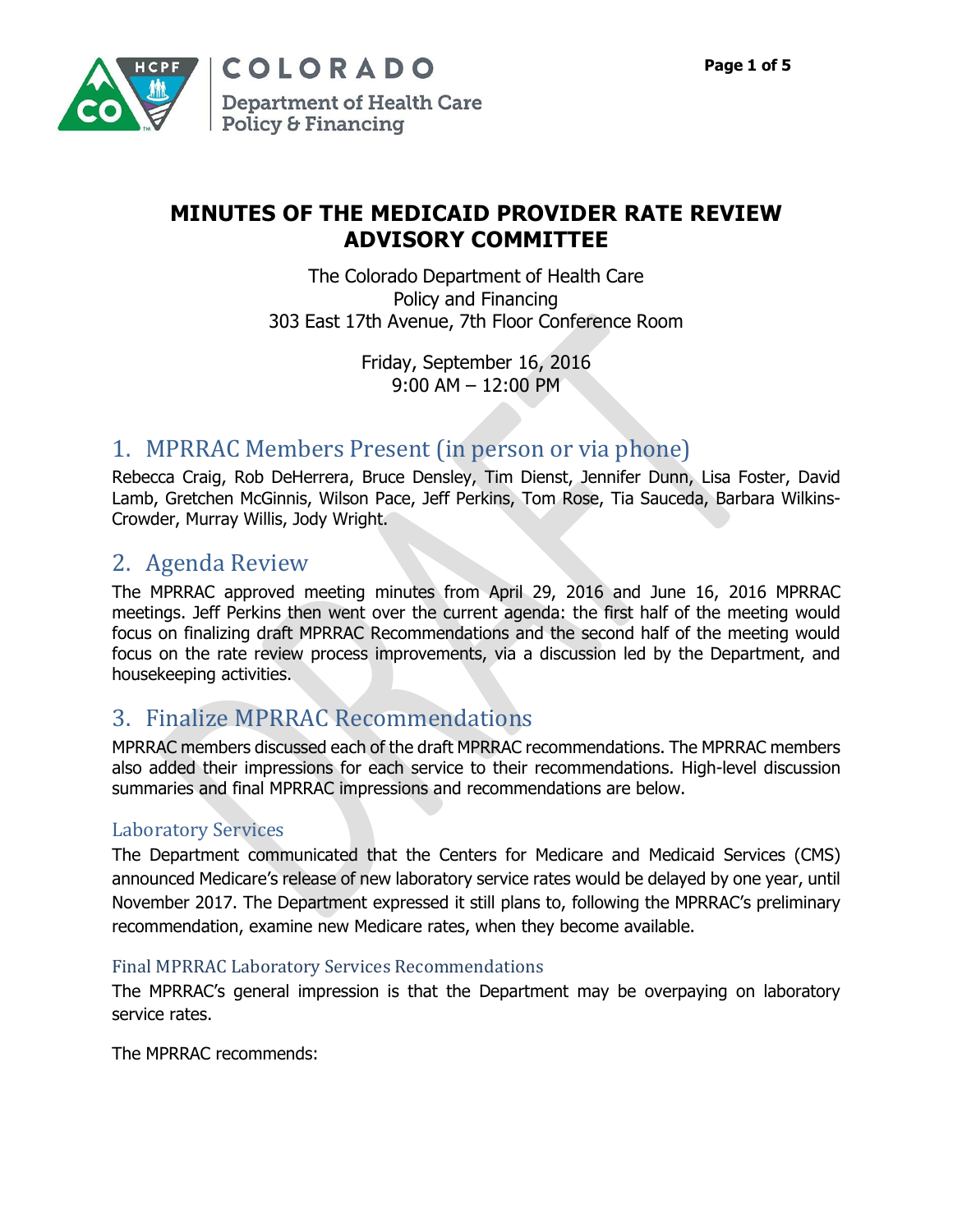- 1. Moving forward, Department should attempt to gather additional data on Medicare and commercial payments for laboratory services to make sure that Medicaid payments are appropriate. The MPRRAC is interested in, and recommends the Department investigate, Medicare's restructuring of rates, when they become available, as described in the CMS Clinical Laboratory Fee Schedule (CLFS) final rule entitled "Medicare Program: Medicare Clinical Diagnostic Laboratory Tests Payment System"; and
- 2. The Department continue its annual rate setting process, particularly for laboratory services that are not reimbursed by Medicare.

#### Home Health Services

The Home Health workgroup responded to Department questions regarding their preliminary recommendation. Specifically, the workgroup outlined their vision for increasing a rate over time. Documents received from the Home Health workgroup will be available on the MPRRAC website.

Committee members also discussed whether or not the two preliminary MPRRAC recommendations for home health were in conflict. After discussion, the MPRRAC expressed that the two recommendations were not in conflict; the first recommendation could be pursued in the short term, while the Department could evaluate the second recommendation over time. The Department also stated that its preliminary investigation led it to conclude that Medicare's lowutilization payment adjustment (LUPA) rate was not a comparable rate to Health First Colorado's (Colorado's Medicaid Program) home health rates.

The Department also requested a terminology change for the MPRRAC's recommendations: the use of "visit-based payment" instead of "lump-sum payment" and the use of "unit-based payment" instead of "base-plus payment". The MPRRAC agreed to make this change in their final recommendation.

#### Final MPRRAC Home Health Services Recommendations

The MPRRAC's general impression is that home health reimbursement is below market therefore the Department should consider increasing rates.

The MPRRAC recommends:

- 1. The Department increase rates towards 90% of LUPA over three years, then maintain 90% of LUPA rates in subsequent years; and
- 2. The Department investigate, as an alternative to the current visit-based payment methodology, unit-based payment methodologies.

#### Private Duty Nursing Services

The Private Duty Nursing workgroup responded to Department questions regarding which hospitals and long-term acute care facilities the workgroup envisioned the Department surveying. Documents received from the Private Duty Nursing workgroup will be available on the MPRRAC website.

MPRRAC members clarified that their preliminary recommendations did not include a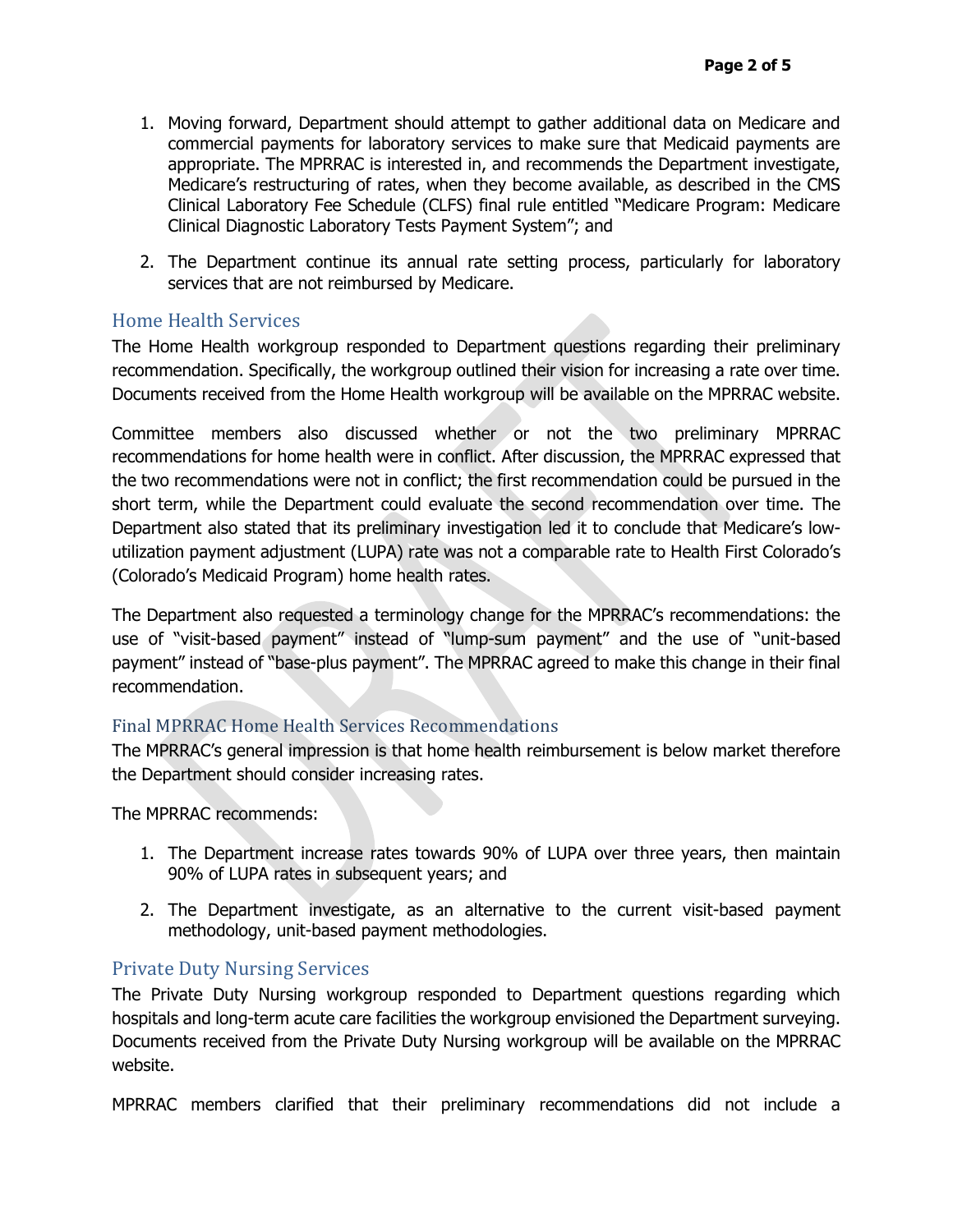recommendation to increase LPN rates, but they discussed a belief that increased LPN rates might allow for the provision of more PDN services.

#### Final MPRRAC Private Duty Nursing Services Recommendations

The MPRRAC's general impression is that, via the provision of PDN services, there may be opportunity for clients to receive services in less restrictive and less costly environments. Additionally, the MPRRAC's impression is increasing LPN rates for PDN services could save the Department money by decreasing the use of RNs for PDN services, who are reimbursed at higher amounts.

The MPRRAC recommends:

- 1. The Department gather more information about LPN reimbursement rates and/or wages from hospitals and long-term acute care facilities to help investigate appropriate increases in the LPN rate for PDN services; and
- 2. The Department should maintain adequate RN reimbursement rates over time.

## Non-Emergency Medical Transportation (NEMT) and Emergency Medical

## Transportation (EMT) Services

At the Department's request, the Transportation Services workgroup clarified how the preliminary MPRRAC recommendations could be implemented over time. Additionally, the workgroup specified the suggested states mentioned in the first MPRRAC recommendation (Arizona, Kansas, Montana, New Mexico, North Dakota, Oklahoma, South Dakota, Utah, and Wyoming).

#### Final MPRRAC NEMT and EMT Services Recommendations

The MPRRAC's general impression is that NEMT and EMT rates are significantly below surrounding state Medicaid rates and significantly below Medicare rates.

The MPRRAC recommends:

- 1. The Department first survey surrounding states' NEMT and EMT rates and bring Colorado Medicaid rates to parity with surrounding states;
- 2. Over time, the Department bring EMT rates to parity with Medicare and investigate supplemental funding sources;
- 3. The Department look at initiating reimbursement for "treat and release" and "supplies used" codes; and
- 4. The Department investigate reimbursing for alternative transportation vehicles (i.e., vehicles other than ambulances).

#### Physician-Administered Drugs

The Department explained that it plans to do an analysis of the MPRRAC's first recommendation by examining the Average Sales Price (ASP) price, ASP +2.5%, and ASP +6%.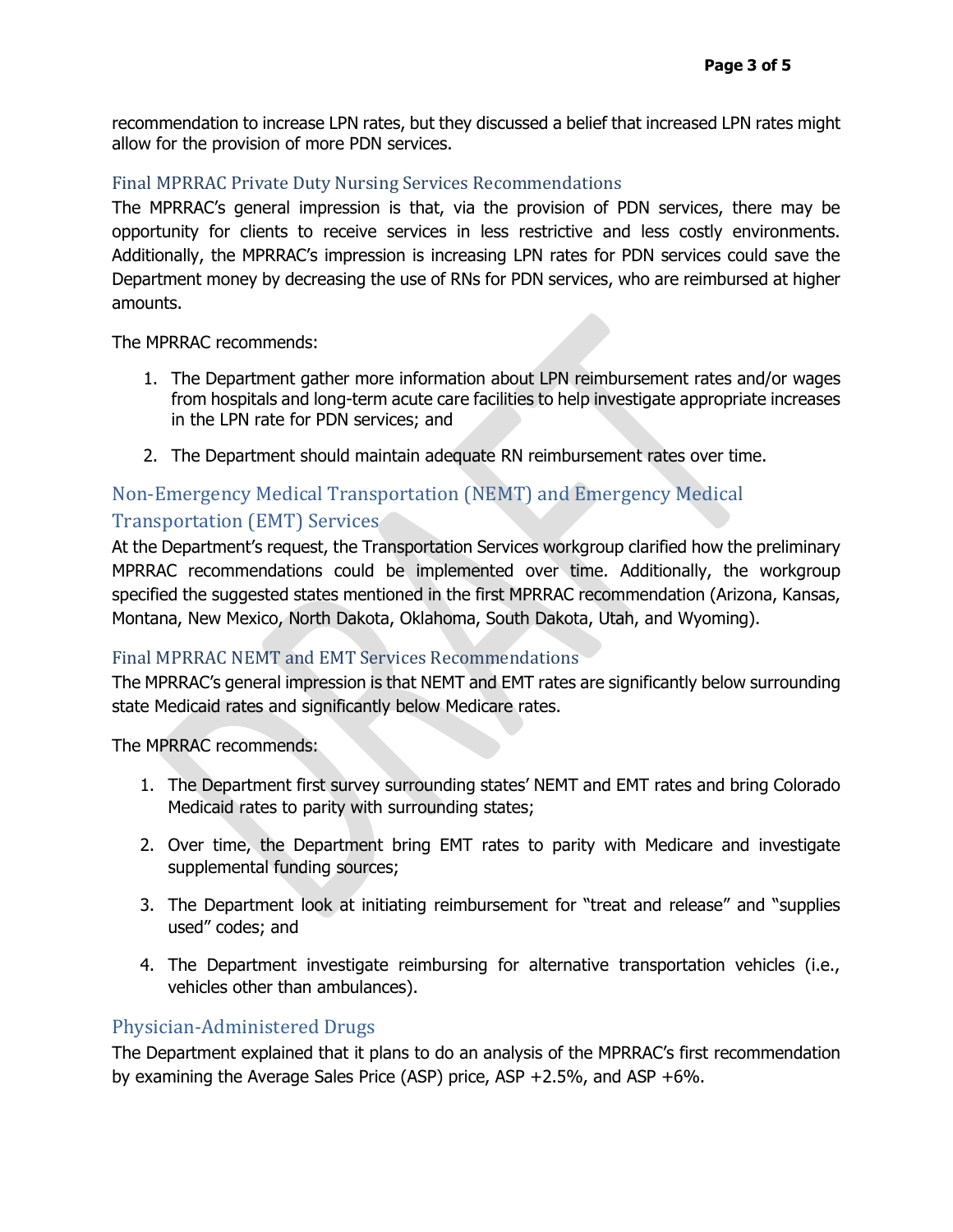### FINAL MPRRAC Physician-Administered Drugs Recommendations

The MPRRAC's general impression is that current Colorado Medicaid physician-administered drug rates don't adjust frequently enough, therefore there are drugs that are significantly overreimbursed and significantly under-reimbursed when compared to current physician-administered drug prices.

The MPRRAC recommends:

- 1. Physician-administered drugs with an Average Sales Price (ASP) should be reimbursed using "ASP Plus" pricing, that is updated on a quarterly basis for all buy and bill drugs;
- 2. The Department investigate carving out long-acting anti-psychotic injectables from the physician-administered drugs benefit and placing them into the pharmacy benefit; and
- 3. For physician-administered drugs that do not have a comparable Medicare rate, the Department investigate objective ways of determining cost and reimburse at a similar rate to ASP.

## 4. Committee Housekeeping

The Committee decided to shuffle some agenda items and discussed setting meeting dates and electing a year two Vice Chair. The Committee discussed two other housekeeping topics later, but for ease, all Committee housekeeping discussions are summarized below.

#### Year Two Meeting Dates

Committee members identified the third Friday of every other month as the best time for MPRRAC meetings. The Department stated that three Rate Review Information Sharing Sessions would be scheduled in-between MPRRAC meetings during the next six months, bringing the total number of public meetings related to year two of the rate review process to nine.

## Elect Year Two Vice-Chair

Lisa Foster was elected Year Two MPRRAC Vice-Chair. Tom Rose is the Year Two MPRRAC Chair.

## Out of Cycle Reviews

Jeff Perkins suggested that Physician Services Evaluation and Management (E&M) codes be moved from year three of the rate review process to year two. He cited the upcoming changes in certain primary care rates as the impetus for this suggestion.

Staff from the Department responded that they do not necessarily agree with the suggestion to review E&M codes a year earlier. They stated that reviewing E&M codes in year two meant the analysis would examine utilization, access, and rates from FY 2014-15 and FY 2015-16, which would not capture any effects of FY 2016-17 rate changes. Jeremy Tipton, the Special Projects Manager, in the Payment Reform Section of the Department's Finance Office, also mentioned an analysis of E&M rates that was started before the rate review process was established, as well as ways the upcoming payment methodology changes within the Accountable Care Collaborative might impact E&M codes.